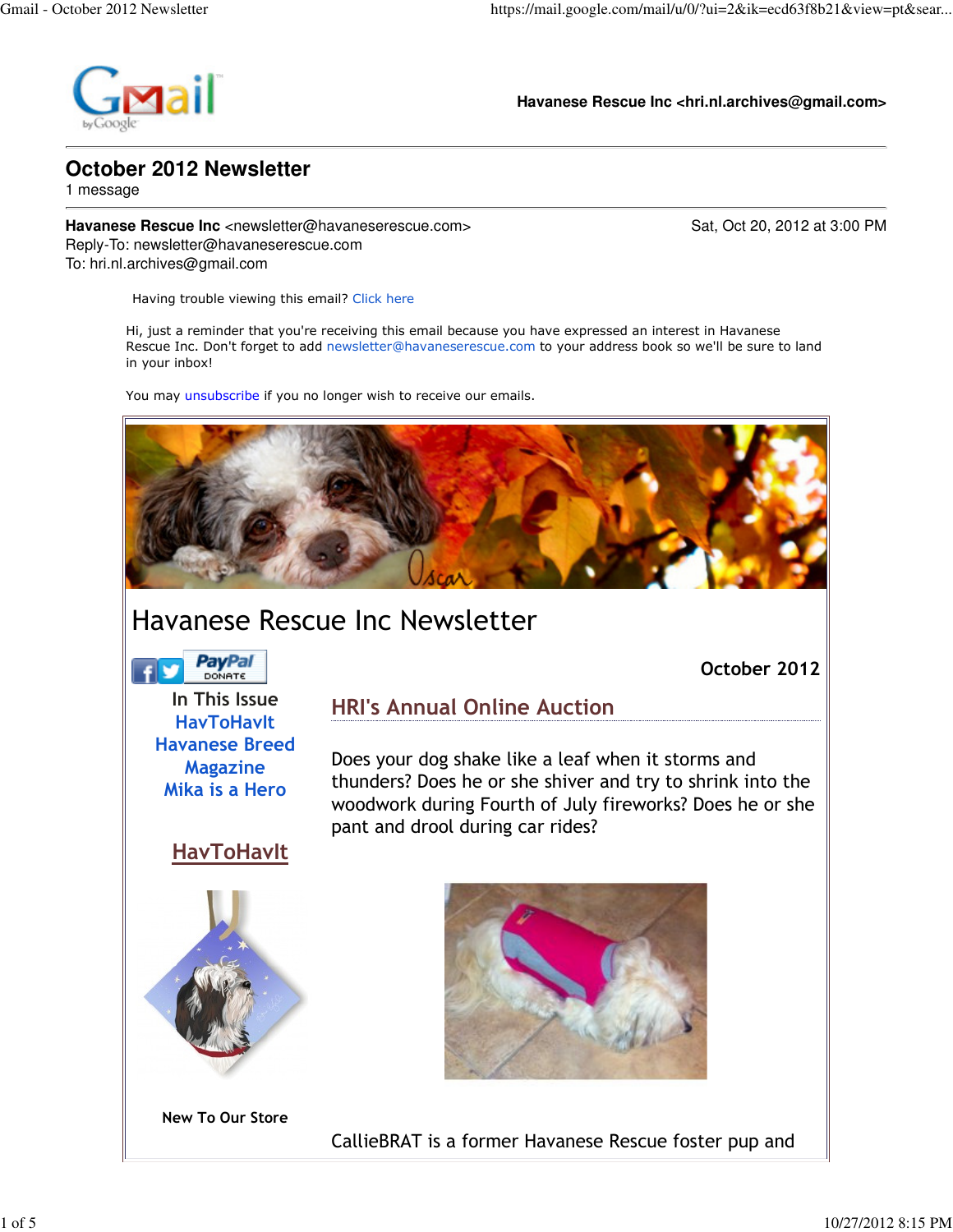Our sweet pups are the sunshine of our lives, so finding a sun catcher with a beautiful Havanese on it became our mission. We searched high and low and found these amazing diamond-shaped art glass pieces in Maryland. Each begins with a painting by Sara, who is an artist extraordinaire, incredible dog lover, and supporter of rescue. Through what seems like a nearly magical process, the painting is reproduced, reduced, and reappears on these special pieces.

Each comes with a gold metallic ribbon for hanging and a suction cup with hook. The piece is two-sided and is 4" in size.

Like us on Facebook<sup>1</sup>

Follow us on **twitter** 



#### Newsletter Staff

Editor - Diana Brooks Copywriters - Michela Abeln, Linda Okimoto, Karen Grant, Michelle Burke Graphics - Erica Greis Production - Diana Brooks Proofreaders - Gisela Peters, Michelle Burke

Havanese Rescue Inc Harvard Business Services, Inc. 16192 Coastal Highway Lewes, Delaware 19958-9776

CONTACT INFORMATION - Do

her family wraps her in a Thundershirt (pink because she is a princess) and plays music especially designed to soothe and relax during the situations that stress her.

CallieBRAT and her canine sister and brother have donated a Pink Polo Thundershirt from the HavToHavIt General Store, and all of the tapes in the "Dog's Ear Music Library" to the 2012 Auction for Havanese Rescue Inc.

The 2012 Fall Auction for Havanese Rescue, Inc. is still looking for donations and we all look forward to bidding against each other during the week-long online Auction starting November 3.

Won't you please be a part of the success and fun that goes along with it? This is a way that you can help a young puppy like Biff get the medical help he needs to live a long, love-filled life.



### Havanese Breed Magazine



Havanese Rescue Inc would like to express its appreciation to Havanese Breed Magazine.

Each issue of this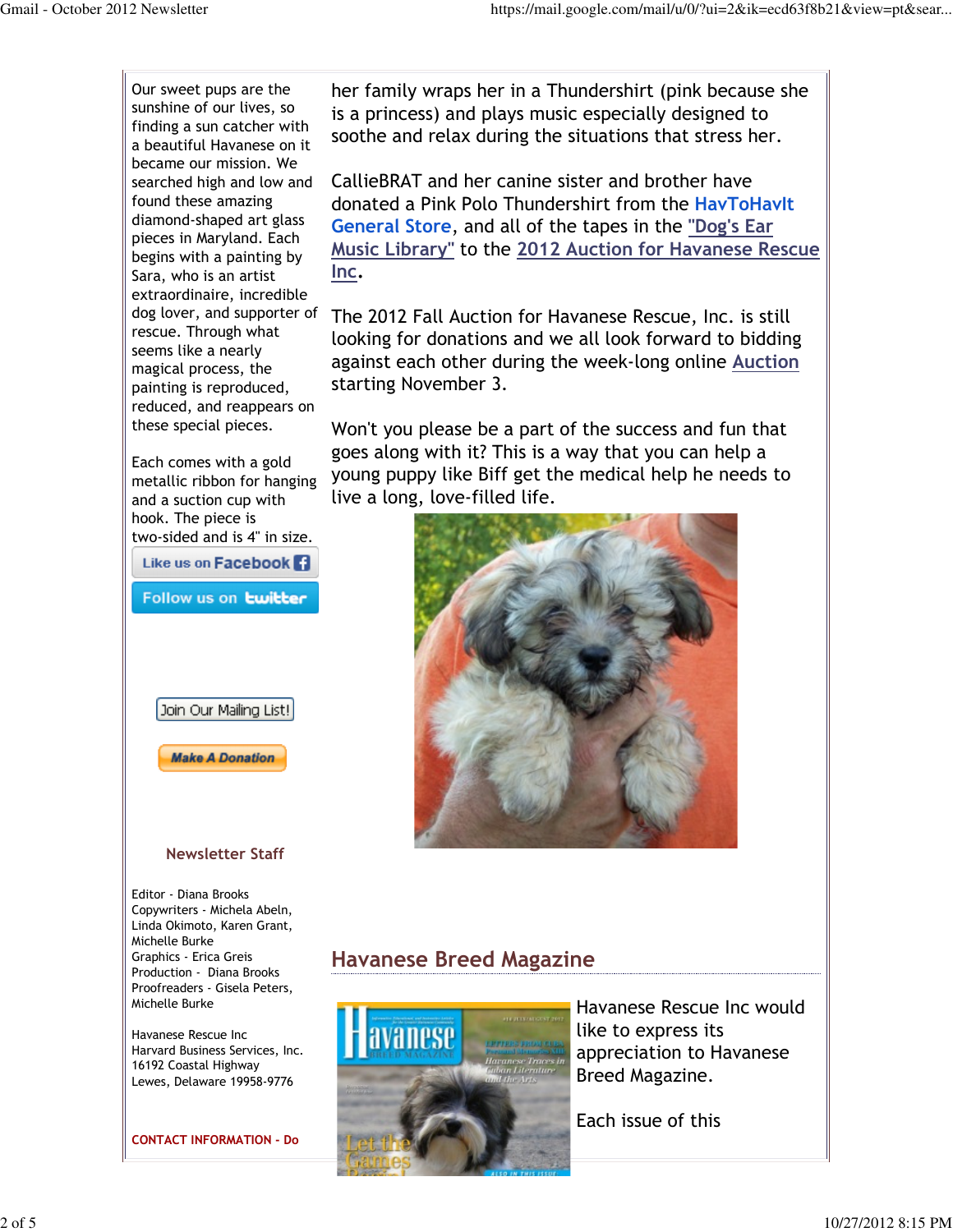not "reply" to this newsletter. Choose an appropriate contact below. Click here to request assistance

for a dog needing rescue Click here to complete an adoption application. Click here to volunteer with Havanese Rescue Inc. Click here if you have a question, or a suggestion for this newsletter. Click below to check the status of your previously submitted: volunteer application adoption application



increasingly popular magazine includes an ad supporting Havanese Rescue. The ads are provided to HRI at no charge and are very instrumental in keeping our rescue dogs in the minds of

Havanese fanciers.

HRI encourages our newsletter readers to subscribe to this informative and entertaining look into the Havanese world.

The Havanese Breed Magazine is available both electronically and in print and contains informative, educational and instructive articles for the greater Havanese community. For more information, or to subscribe, click here.

# Letter from Home - Mika is a Hero



For Mika, a little girl that had been moved around a lot, her foster home was her first loving home where she felt the security a pup should have. Mika seemed very apprehensive and scared on her three-hour journey to her new home.

I strapped Mika in her seat belt in the back seat and buckled myself in next to her. Some of my friends were kind enough to drive, so we could use this time to get acquainted. We bonded immediately, and after those three hours, I was completely in love!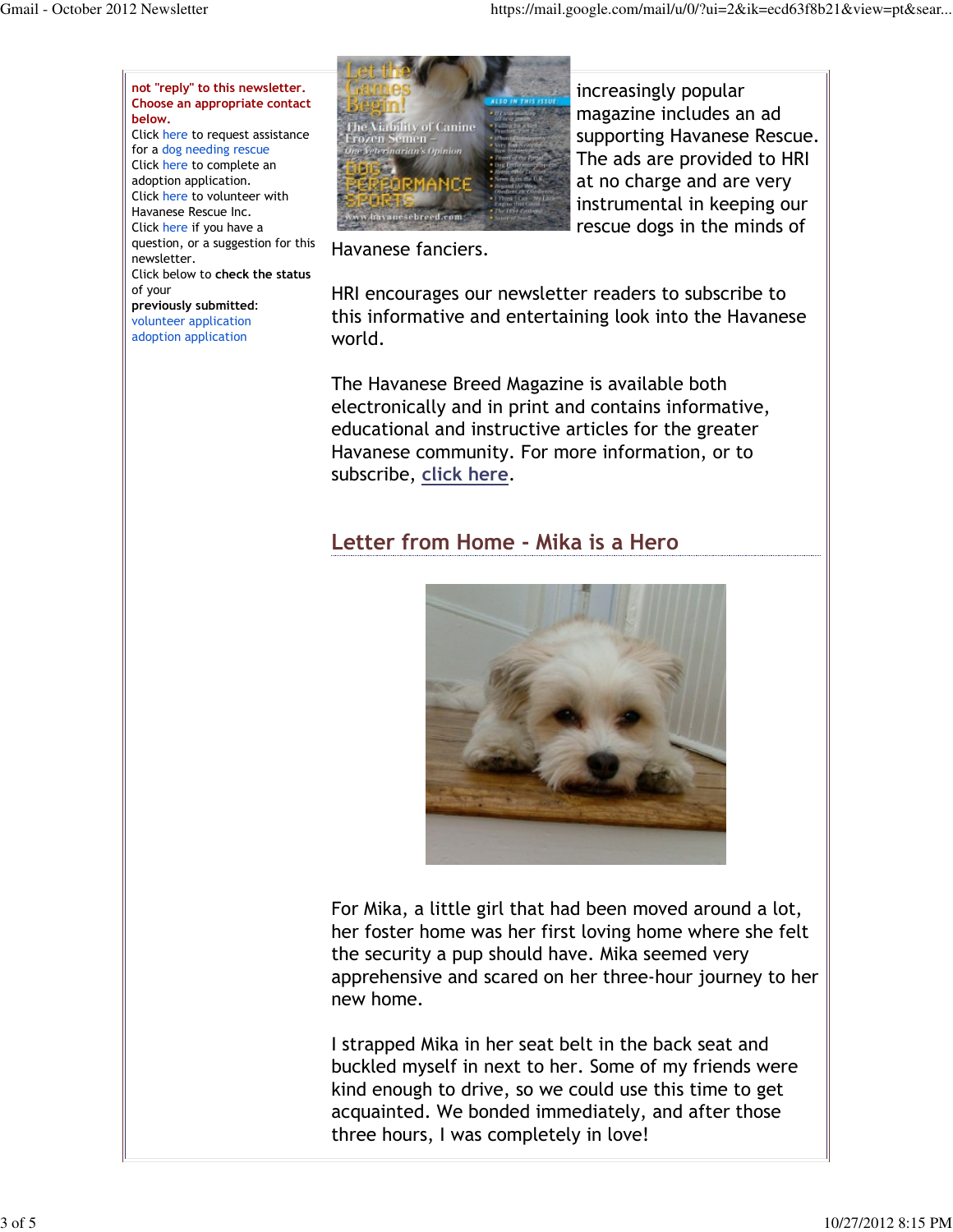She quickly made my house her own and got used to people in the neighborhood. She runs up to everyone she sees and wants to be petted. She has become everyone's favorite dog and everyone loves her.

One of Mika's favorite people to visit on our walks was our neighbor, Seymour. She would run up the stairs to his door to see him. Due to health issues, Seymour moved into a nursing home. Not knowing this, Mika continued to run up the stairs to visit. She missed Seymour and didn't understand why he wasn't there anymore. Seymour missed Mika, too - so he asked me to bring her for a visit. When we got off the elevator at the nursing home, Mika was on a mission! SHE led the way to find her Seymour. Even though she had never been there before, she took me down two halls and around a corner directly into Seymour's room. She knew exactly where to go and where to find him. She put her paws up on his bed, just ecstatic to see him.

When I put her on the bed, she immediately snuggled in and laid her head on his legs., she was perfectly content with this. I went to move her, thinking it may be uncomfortable for Seymour. He was very quick to set me straight when he said, "Leave her alone, she is fine where she is!"

Seymour has two pictures of Mika on his bedside table. Mika and I go to visit him as often as we can. I don't know who enjoys the visits more, Mika or Seymour.



Mika Loves Seymour